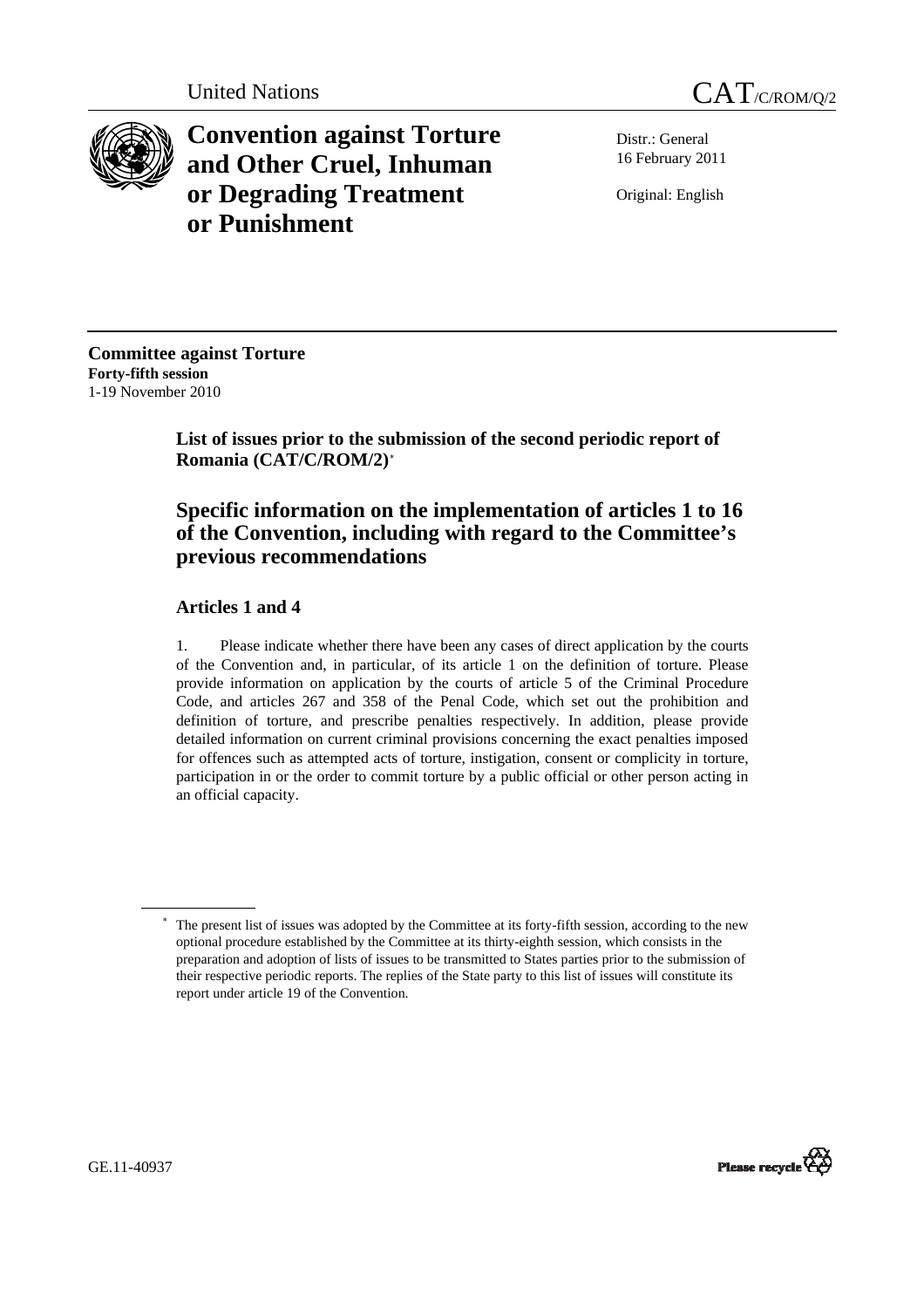## **Article 2[1](#page-1-0)**

2. Please provide information on:

(a) Steps taken by the State party to ensure that all detained persons are afforded, in law and in practice, fundamental safeguards from the very outset of detention, including the right of access to a lawyer and an independent medical doctor, if possible of their own choice, as well as the right to inform a relative, to be informed of their rights and to be promptly presented to a judge. Please also indicate whether all persons detained are registered from the very outset of detention.

 (b) The legal aid system implemented in the State party, including on the functioning and financing of the system.

 (c) Please also indicate whether incommunicado detention is authorized. If so, please indicate under what conditions and according to which legal provisions it is used and provide information on measures taken to abolish it.

3. Please indicate the current length of pretrial detention and legal provisions regulating it. Please also provide information on any steps taken by the State party to reduce the length of the pretrial detention period, including for minors. In addition, please also indicate whether, and if so which, alternatives to pretrial detention are being implemented.

4. Please provide information on measures taken to effectively and systematically monitor all places of detention, including those of aliens and of juvenile offenders.

5. Please provide detailed information on the role and respective spheres of competence of the prison administration and the Office of the Public Prosecutor in the conduct of periodic inspections to ascertain whether prison establishments conform to legal provisions.

6. Please provide detailed information on the role of the Romanian People's Advocate with respect to the implementation of the provisions of the Convention, in particular whether this institution has competence to receive complaints of torture and ill-treatment and to conduct investigations.

7. Please provide:

Updated information on the legal framework and measures taken to adequately prevent and combat trafficking in persons, especially women and children, and to prosecute and punish such acts.

 (b) Detailed information on the practical implementation of these measures and the resources available for that purpose. Information should also be provided on the impact and effectiveness of the measures implemented to reduce cases of human trafficking.

 (c) Updated statistical data on the incidence of human trafficking since the consideration of the previous report. Statistical data should also be provided on the number

<span id="page-1-0"></span><sup>1</sup>  $<sup>1</sup>$  The issues raised under article 2 could imply also different articles of the Convention, including but</sup> not limited to article 16. As general comment No. 2, paragraph 3, states "The obligation to prevent torture in article 2 is wide-ranging. The obligations to prevent torture and other cruel, inhuman or degrading treatment or punishment (hereinafter 'ill-treatment') under article 16, paragraph 1, are indivisible, interdependent and interrelated. The obligation to prevent ill-treatment in practice overlaps with and is largely congruent with the obligation to prevent torture. (...) In practice, the definitional threshold between ill-treatment and torture is often not clear." See further chapter V of the same general comment.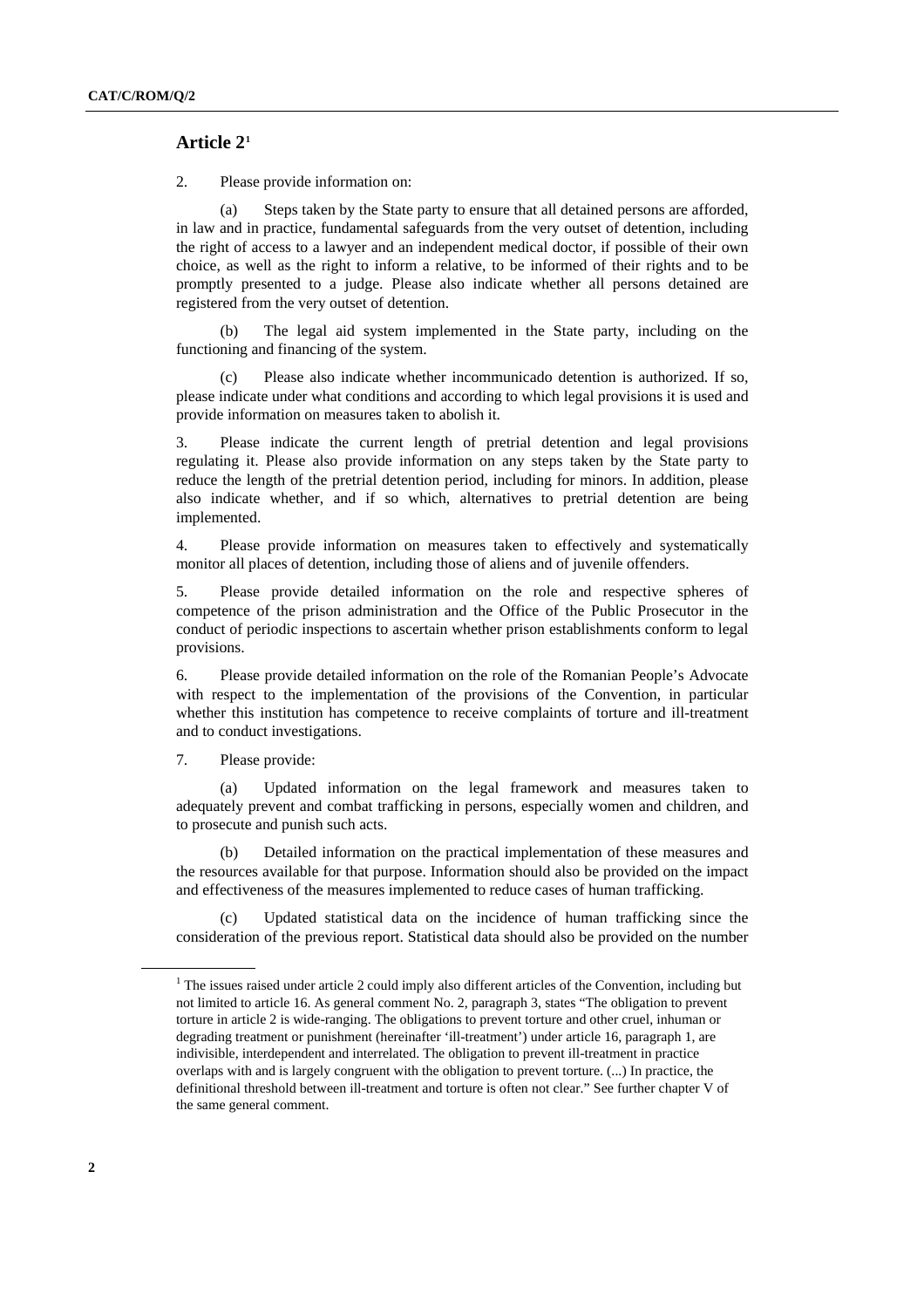of complaints relating to human trafficking, and on the related investigations, prosecutions, convictions and sanctions, as well as on compensation provided to victims.

 (d) Updated information on specific training and sensitization programmes developed by the State party for law enforcement personnel on human trafficking as well as on the outcome of these programmes.

#### 8. Please provide:

(a) Updated information on measures taken to adequately prevent, combat and punish violence against women and children, including domestic violence. In this respect, please indicate whether such violence is criminalized under the legislation of the State party.

 (b) Statistical data on the prevalence of violence against women, including rape and sexual harassment, and children. Statistical data should also be provided on complaints relating to violence against women and children, and on the related investigations, prosecutions, and penal sanctions as well as on any compensation provided to victims.

 (c) Detailed information on the protection provided to victims of such acts, including access to medical, social and legal services and temporary accommodation. Data should be provided on the number of victims who have received such protection and the specific form of protection they received.

### **Article 3**

9. Please provide information on any steps taken to ensure that the State party fulfils all its non-refoulement obligations under article 3 of the Convention, in particular to consider all elements of an individual case, and provides, in practice, all procedural guarantees to the person expelled, returned or extradited. In addition, please indicate the number of requests for extradition received and their outcome.

10. Please provide data referring to the reporting period, disaggregated by age, sex and ethnicity, on:

- (a) The number of asylum applications registered;
- (b) The number of applicants in detention;
- (c) The number of applicants whose application for asylum was accepted;

 (d) The number of applications for asylum submitted and those accepted on the grounds that the applicants had been tortured or might be tortured if returned to their country of origin;

(e) The number of cases of refoulement or expulsion;

 (f) The number of cases of non-return on the ground that the person may be subjected to torture.

11. Please indicate whether the State party relies on "diplomatic assurances" to return persons to countries where there are substantial grounds for believing that he or she would be in danger of being subjected to torture. If so, please provide detailed information on:

(a) The procedures in place for obtaining diplomatic assurances;

 (b) Steps taken to establish an appropriate mechanism for review of diplomatic assurances in any applicable case;

(c) Steps taken to guarantee effective post-return monitoring arrangements;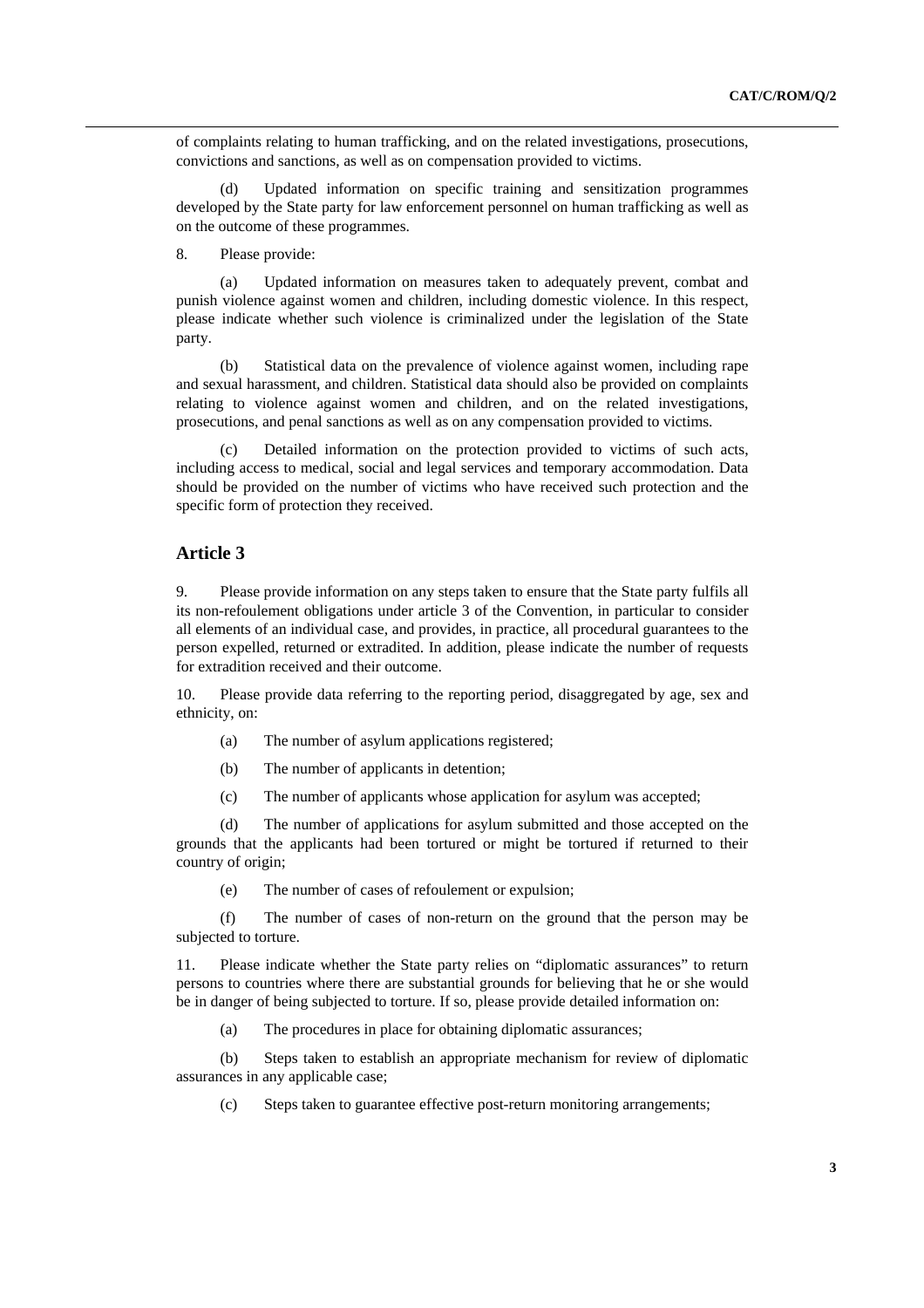(d) Cases of refoulement, extradition and expulsion subject to receipt of diplomatic assurances that have occurred since the consideration of the previous report;

Assurances that have not been honoured and any appropriate action taken in such cases by the State party.

12. Please provide information on steps taken to:

 (a) Ensure that detention of asylum-seekers is used only in exceptional circumstances or as a last resort, and then only for the shortest possible time;

Ensure due process in asylum applications and deportation proceedings, including access to counsel, legal aid and an interpreter;

 (c) Guarantee access to judicial review for all asylum-seekers and to an entirely independent appeal mechanism to review rejected applications.

13. Please indicate whether the State party has signed any agreements with other States related to the return of asylum-seekers. If so, please indicate the concrete procedure established for the return in these cases. Please also provide information on any bilateral agreement concluded with another State party to the Convention aimed at exempting the latter's nationals present in the State party's territory from being extradited to the ICC for crimes within the jurisdiction of the Court, including torture.

14. The Committee received information about the reported rendition flights through Romania and the inadequate response to the allegations by the authorities (arts. 3, 4 and 12). Did the State party establish an independent and thorough inquiry to investigate allegations of the involvement of the State party's officials in rendition flights on the State party territory, or in its airspace, and in secret detentions and, if so, what was the result of this investigation?

#### **Articles 5, 6, 7 and 8**

15. Since the examination of the previous report, please indicate whether the State party has rejected, for any reason, any request for extradition by a third State for an individual suspected of having committed an offence of torture, and thus initiating its own prosecution as a result. What is the status and outcome of such proceedings? Which provisions of the State party's legislation were or would be violated in such cases?

16. Please provide information on the measures taken to establish the State party's jurisdiction over acts of torture in cases where the alleged offender is present in any territory under its jurisdiction, either to extradite or prosecute him or her, in accordance with the provisions of the Convention. Furthermore, please provide information on any agreement on judicial cooperation signed by the State party with other countries.

## **Article 10**

17. Please provide information on educational programmes developed by the State party to ensure that law enforcement officials, prison staff and border guards are fully aware of the provisions of the Convention, that breaches will not be tolerated and will be investigated, and that offenders will be prosecuted. What measures have been undertaken to ensure that all relevant personnel involved with detainees receive specific training on how to identify signs of torture and ill-treatment, on the basis of the Istanbul Protocol of 1999 (Manual on the Effective Investigation and Documentation of Torture and Other Cruel, Inhuman or Degrading Treatment or Punishment)? Does the Istanbul Protocol constitute an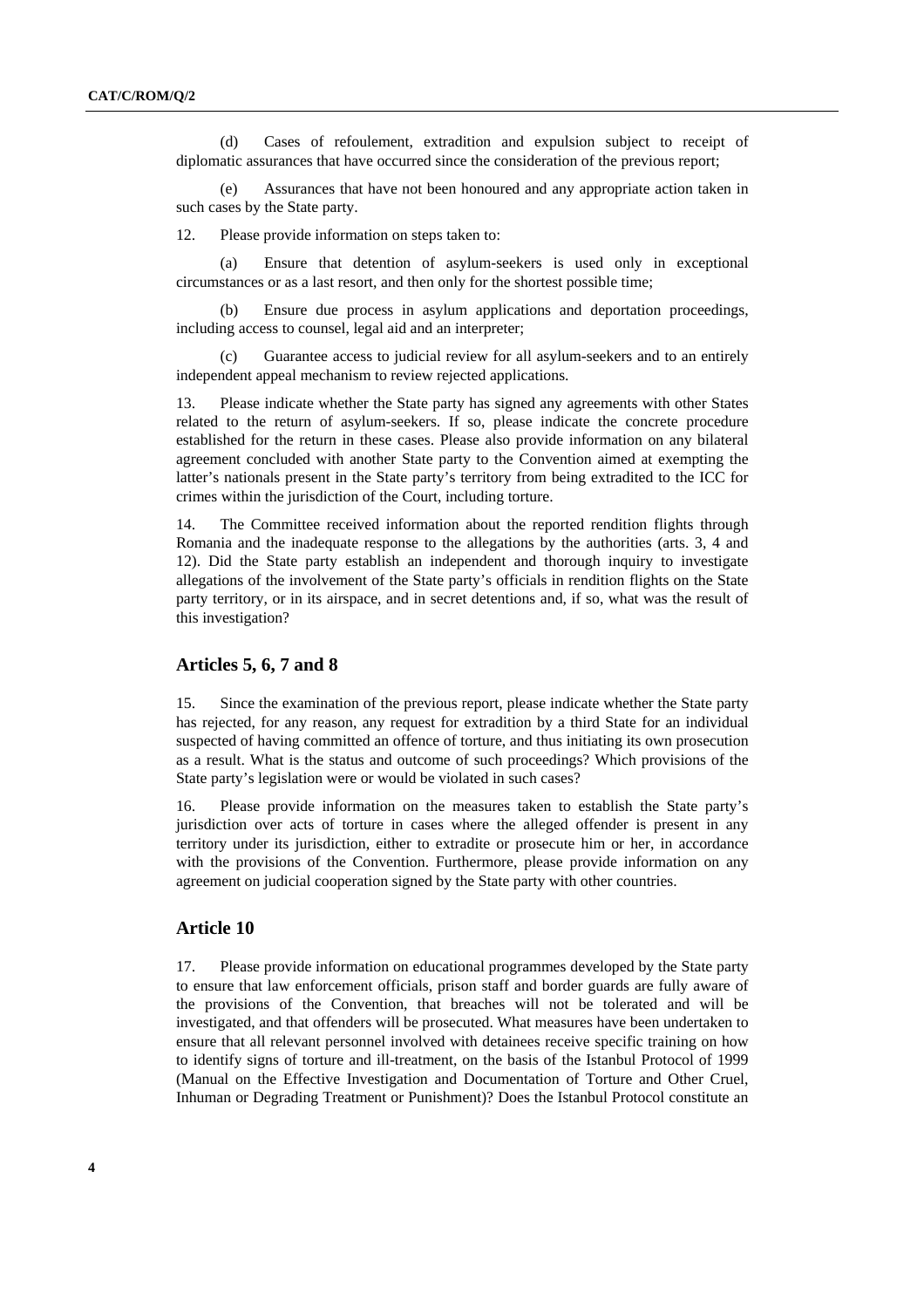integral part of the training provided to medical personnel and those professionals involved in the documentation and investigation of torture?

18. Please indicate whether the State party has developed a methodology to assess the effectiveness and impact of training/educational programmes on the reduction of cases of torture, violence and ill-treatment, and, if so, please provide information on the content and implementation of such a methodology.

#### **Article 11**

19. Please provide information on any new interrogation rules, instructions, methods and practices, as well as arrangements for the custody of persons subject to any form of arrest, detention or imprisonment, that may have been introduced since the consideration of the last periodic report, and the frequency with which they are reviewed, with a view to preventing any cases of torture or ill-treatment.

20. Please indicate whether the State party uses solitary confinement in detention. If so, please describe steps taken by the State party to limit the use of solitary confinement as a measure of last resort, for as short a time as possible, under strict supervision and with a possibility of judicial review.

21. Please provide:

(a) Updated information on measures taken to improve conditions in all detention facilities, including places of detention for asylum-seekers, minors and psychiatric institutions, to bring them in line with international minimum standards, especially to address overcrowding and health care, in particular high rates of tuberculosis. In this connection, please provide updated information, including statistics, disaggregated by sex, age and ethnicity, on the current number of imprisoned persons and the occupancy rate.

 (b) Information on the material, human and budgetary resources that are made available by the State party to ensure that the conditions of detention are in conformity with minimum international standards.

 (c) Detailed information on the application of alternative forms of punishment. This information should include, *inter alia*, which alternative forms of punishment are used and in how many cases these forms have been used during the reporting period.

 (d) Detailed data on the impact and effectiveness of these measures in improving prison conditions, including health care.

22. Please provide information on the availability of separate detention facilities for juvenile offenders.

23. Please indicate whether codes of professional conduct for law enforcement officials exist. If so, please clarify whether they explicitly prohibit torture.

24. Please indicate the current regulation on the use of firearms by law enforcement officials and how it complies with the Convention and other relevant international standards.

## **Articles 12 and 13**

25. Does the Presidential Commission for the Study of the Communist Dictatorship in Romania have within its mandate the identification and exposure of individual perpetrators of human rights violations, including torture? Please indicate what steps the State party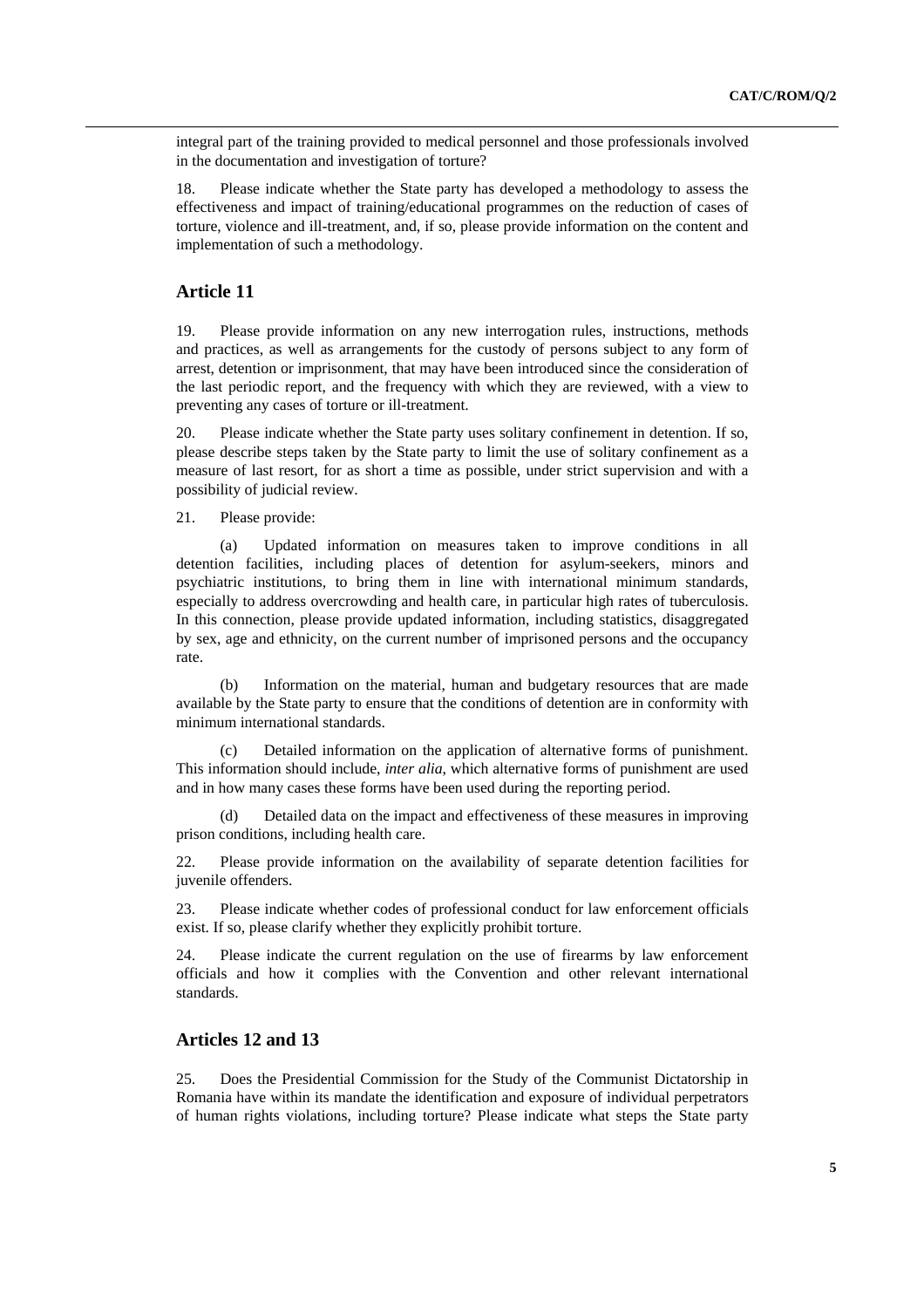plans to take to end the impunity of the alleged perpetrators of acts of torture and illtreatment during the communist regime, carry out prompt, impartial and exhaustive investigations, try and, where appropriate, convict the perpetrators of torture and illtreatment, impose appropriate sentences on them and properly compensate the victims.

26. Please provide detailed information on steps taken to establish an effective system to compile statistical data relevant to monitoring the implementation of the Convention at the national level, including complaints, investigations, prosecutions and convictions of cases of torture and ill-treatment, trafficking, and domestic, sexual and ethnically motivated violence, as well as on compensation and rehabilitation provided to the victims.

27. Please provide:

(a) Information on measures taken to ensure that all allegations of torture and illtreatment, including by law enforcement officials, are promptly, effectively and impartially investigated and that the perpetrators are prosecuted, in addition to receiving disciplinary penalties if applicable, and sentenced under the Penal Code, in accordance with the gravity of their acts.

 (b) Detailed information on whether all suspects in prima facie cases of torture and ill-treatment are suspended or reassigned as a matter of course during the process of investigation.

28. (a) Steps taken to ensure in law and in practice that every person, including detainees and persons under arrest, has the right to complain to a fully independent institution;

 (b) Statistical data on the number of complaints of alleged torture and illtreatment, their investigation and prosecution and results of the proceedings, including both penal punishment and disciplinary measures. The information should be disaggregated by sex, age and ethnicity of the individuals filing complaints;

 (c) Information on the procedure for lodging a complaint in pretrial detention, as well as the actual number of complaints received and their outcome;

 (d) Further information on the complaints mechanism in place for detained minors and asylum-seekers. Does this mechanism include complaints of torture or illtreatment? Please include information on the number of complaints of torture or illtreatment submitted by minors and asylum seekers;

 (e) Please also indicate the procedure for lodging complaints in the mental health institutions, how many residents filed complaints or petitions of torture or ill-treatment to the authorities during the reporting period and what the outcome of these was.

29. In view of the implementation of the recommendation by the Committee on the Rights of the Child issued in 2003, please indicate whether allegations of children being illtreated and tortured by law enforcement officers have been effectively investigated by an independent authority. Furthermore, please indicate measures taken by the State party to combat the alleged impunity of the police in cases of violence against children.

30. Please provide information on measures taken to establish and promote effective machinery within the prison system to receive and investigate reports of inter-prisoner violence, in particular sexual violence, and provide protection and psychological and medical assistance to victims.

31. Please provide information on:

(a) The investigation of allegations for ill-treatment and excessive use of force against members of the Roma community by law enforcement officials. Statistical data should be provided on the number of complaints relating to these acts, and on the related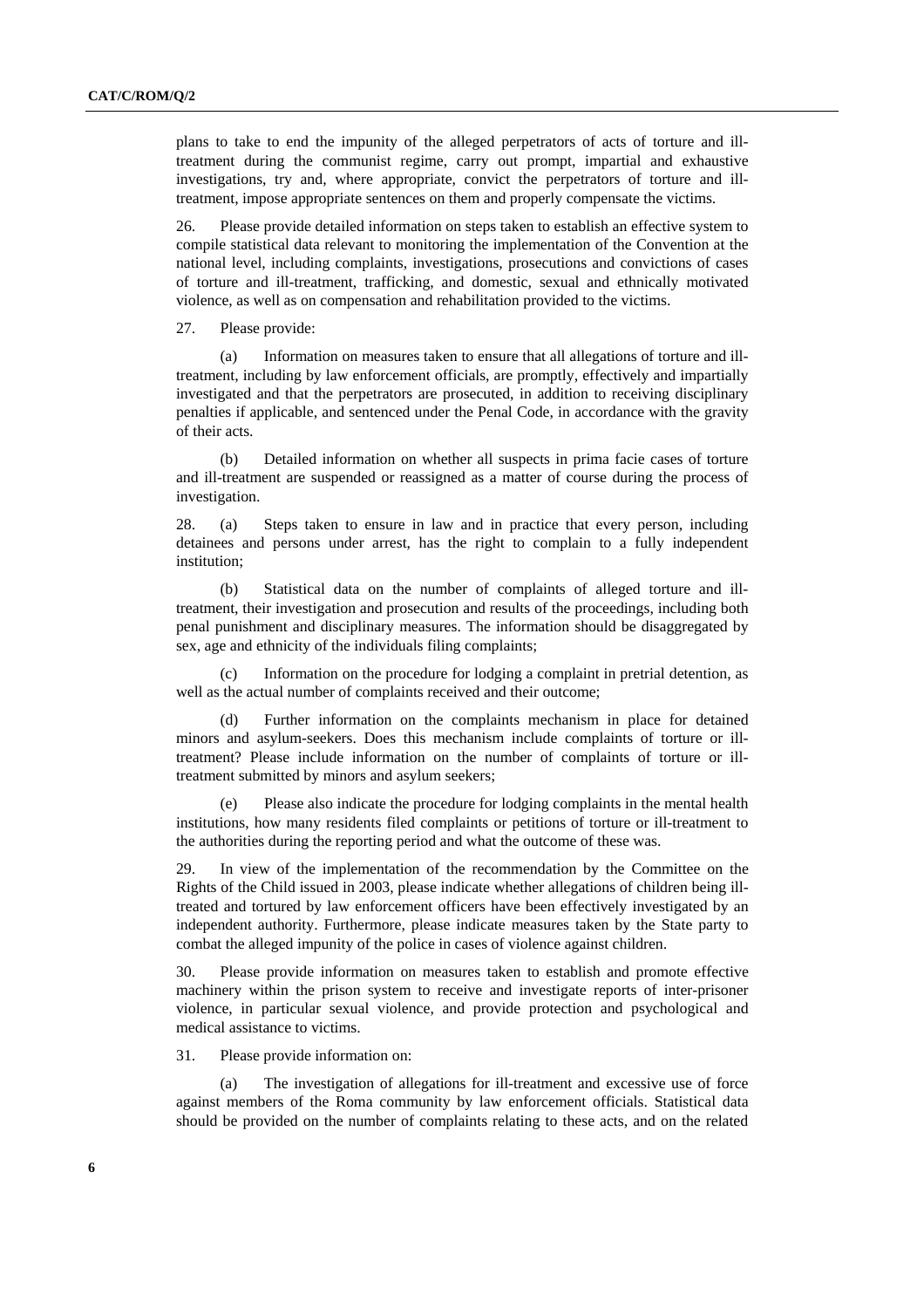prosecutions, convictions and sanctions, as well as on compensation provided to victims. Please also indicate any steps taken by the State party to recruit police officers of Roma origin.

(b) Measures adopted to prevent the use of excessive force during evictions of Roma families, to provide specific training on evictions for police officers, and to ensure that complaints concerning forced evictions are thoroughly investigated and that those responsible are brought to trial.

## **Article 14**

32. Please provide:

 (a) Details on steps taken to ensure that adequate compensation and appropriate rehabilitation programmes, including medical and psychological assistance, are provided to victims of torture and other ill-treatment. Please also provide detailed information on the allocation of adequate resources to ensure that rehabilitation which is as full as possible is made available to all victims of such crimes;

(b) Information on redress and compensation measures ordered by the courts and actually provided to victims of torture, or their families, since the examination of the last periodic report. This information should include the number of requests for compensation made, the number granted, and the amounts ordered and those actually provided in each case;

(c) Please also indicate whether the State party ensures in its legal system that the victim of an act of torture or his or her family members obtain redress and has an enforceable right to fair and adequate compensation, including the means for as full a rehabilitation as possible. Please provide a copy of the legislation and any court decision applying or interpreting it.

## **Article 15**

33. Please indicate steps taken to ensure that, in practice, evidence obtained by torture shall not be invoked as evidence in any proceedings, in accordance with article 15 of the Convention. Please indicate which legal provisions apply in this case.

## **Article 16**

34. According to the information before the Committee, there were allegedly cases of deaths due to severe malnutrition at the residential care centre at Nucet and in a psychiatric hospital in Poiana Mare in 2004. Please provide detailed information on the placement, living conditions and treatment of patients in psychiatric wards and hospitals and, in this connection, measures undertaken by the State party to prevent acts of torture or illtreatment in these institutions. Please also indicate whether the regulations of mental institutions are in conformity with articles 2, 12 and 16 of the Convention and relevant international human rights standards. Finally, please indicate whether the practice of involuntary psychiatric treatment for patients is authorized and, if so, please indicate measures to prohibit it.

35. The Committee takes note of the numerous allegations, corroborated by the Special Rapporteur on the sale of children in his report (E/CN.4/2005/78/Add.2) and other sources, of corruption in the administration of justice and the enforcement of the law. Please comment on the measures taken to combat and prevent this problem.